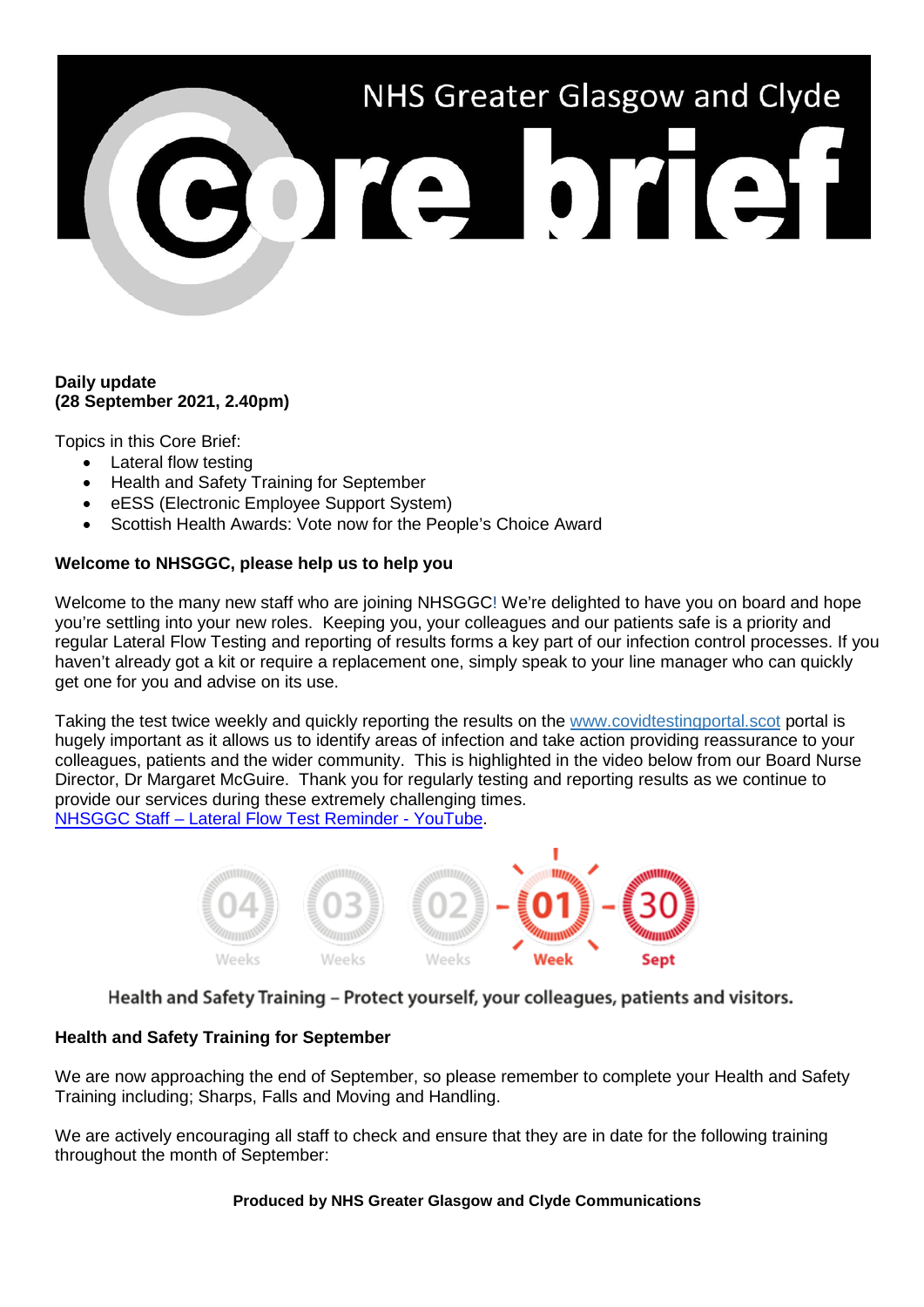- nine core mandatory modules (relevant to all staff)
- Sharps GGC: 061 Management of Needlestick Injuries
- Sharps NES: Prevention and Management of Occupational Exposure
- Falls Prevention Programme (five modules)

Note; an alert is automatically generated by LearnPro three months prior to module validity elapsing for the above noted modules. Modules are accessible at the time of the alert meaning that the majority of staff who will lapse during the remainder of 2021 will be able to access their training during September.

For further information regarding Health and Safety training modules, and how to access them please go [here](https://www.nhsggc.org.uk/working-with-us/hr-connect/health-safety/training-and-education/health-safety-training/) and to complete the training module, access your [LearnPro account.](http://nhs.learnprouk.com/)

## **eESS (Electronic Employee Support System)**

URGENT REMINDER FOR MANAGERS - eESS - Proxy Users/Data Breaches

In order to ensure that all staff are assigned to the correct management structure on eESS and in line with local arrangements there may be requirements to setup **Proxy Users** across NHS Greater Glasgow and Clyde (NHSGGC) for Manager Self Service.

A proxy user is someone who will transact self-service functions on behalf of:

- a line manager; or
- peer employees
- via self-service-based access

Therefore, it is imperative that Managers notify the eESS Support Team by email or telephone (contact details provided below) when they change their role; are leaving the organisation or if a proxy user transacting on their behalf changes role. This is to ensure there is no risk of data breach.

Similarly, if you wish to set up a new Proxy User please contact:

- Mon to Fri: 10:00 am 2:00 pm Telephone: **0141 278 2700 Option 5**
- Email [eESS@ggc.scot.nhs.uk](mailto:eESS@ggc.scot.nhs.uk)
- Manager and Employee Self Service Standard Operating Procedures (SOPs) - <https://www.eess.nhs.scot/mss/>

**Staff are reminded to make sure their personal contact details are up to date on eESS.**

#### **Scottish Health Awards: vote now for the People's Choice Award**

Have you voted for the 2021 People's Choice Award?

The People's Choice Award specifically recognises individuals and teams who have responded so magnificently to the challenge of caring for people during the pandemic, while at the same time maintaining a range of essential services and continuing to provide essential care.

The six finalists, include the Homeless Health and Asylum Service from Glasgow City HSCP, who are up against colleagues from NHS Forth Valley, NHS Lanarkshire, Shetland HSCP, NHS Fife and the Scottish Ambulance Service.

There is no limit on how many votes you can make. Voting closes 8 October 2021 at 5pm. To vote and for further information on this year's

Please keep up-to-date with the latest guidance on our dedicated web pages at: [www.nhsggc.org.uk/covid19.](http://www.nhsggc.org.uk/covid19) If you have any questions about the current situation please check the

#### **Produced by NHS Greater Glasgow and Clyde Communications**